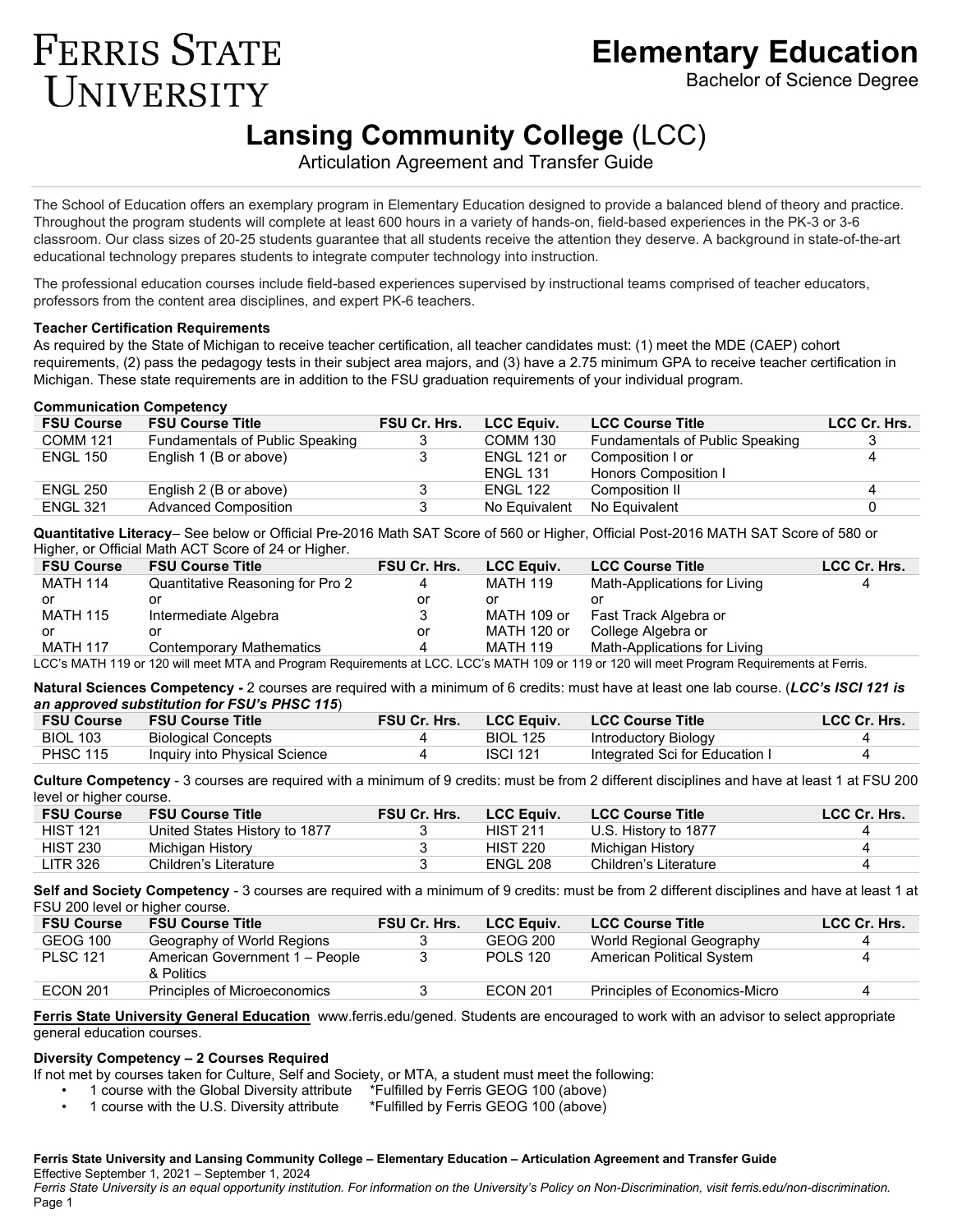## **College Requirements** – 81 to 82 Credits Required

|                   | <b>Major Courses - 15 Credits Required</b> |                     |                   |                               |              |
|-------------------|--------------------------------------------|---------------------|-------------------|-------------------------------|--------------|
| <b>FSU Course</b> | <b>FSU Course Title</b>                    | <b>FSU Cr. Hrs.</b> | <b>LCC Equiv.</b> | <b>LCC Course Title</b>       | LCC Cr. Hrs. |
| MATH 208          | <b>Elementary School Mathematics 1</b>     |                     | MATH 201          | Math for Elementary Teacher I |              |
| <b>MATH 209</b>   | Elementary School Mathematics 2            |                     | No Equivalent     | No Equivalent                 |              |
| EDLA 261          | Foundations of Literacy                    |                     | No Equivalent     | No Equivalent                 |              |
| <b>ENGL 301</b>   | Introduction to Linguistics                |                     | LING 230          | Introduction to Linguistics   |              |
| <b>MATH 307</b>   | <b>Elementary School Mathematics</b>       |                     | MATH 202          | Math/Elementary Teach 2       |              |

**Concentrations** – 66 to 67 Credits Required – Choose one concentration

- 1. Pre-Kindergarten through Third Grade Concentration (see below)
- 2. Third Grade through Sixth Grade Concentration (see page 3)

The School of Education strongly advises to complete both concentrations and to see a Ferris Education Advisor as the number of courses and credits will change in the combination of the two pathways.

### **Pre-Kindergarten through Third Grade Concentration** – 67 Credits Required

### **Level 1 Courses** – 16 Credits Required

Students may only retake two of the six Level 1 courses. Students may not repeat any education course more than once. These courses are used to calculate the major 2.75 GPA requirement.

| <b>FSU Course</b> | <b>FSU Course Title</b>                                 | FSU Cr. Hrs. | <b>LCC Equiv.</b> | <b>LCC Course Title</b>        | LCC Cr. Hrs. |
|-------------------|---------------------------------------------------------|--------------|-------------------|--------------------------------|--------------|
| EDCD 112          | Theories of Child Development                           |              | <b>CHDV 101</b>   | Child Growth/Develop: 0-12 Yrs |              |
| <b>EDCD 115</b>   | Observation & Documentation of<br>Children              |              | No Equivalent     | No Equivalent                  |              |
| <b>EDUC 161</b>   | <b>Foundations of Education</b>                         |              | <b>EDUC 220</b>   | Introduction to Education      |              |
| EDCD 211          | Methods for Teaching Preschool<br>& School Age Children | 4            | <b>CHDV 220</b>   | Early Child Curr/Learn Environ |              |
| EDUC 261          | Children's Healthy Living                               |              | No Equivalent     | No Equivalent                  |              |
|                   |                                                         |              |                   |                                |              |

### **Level 2 Courses** – 39 Credits Required

Prior to enrolling in any Level 2 courses, all students must meet the Michigan Department of Education (MDE) requirements, currently Council for the Accreditation of Educator Preparation (CAEP); see advisor for options. Complete all Level 1 courses with a minimum of 2.50 GPA with no grade lower than a C, have a 2.50 cumulative GPA, and complete a Level 2 application. Students may not repeat any education course more than once. These courses are used to calculate the major 2.75 GPA requirement.

| <b>FSU Course</b> | <b>FSU Course Title</b>                                                                        | FSU Cr. Hrs.   | <b>LCC Equiv.</b> | <b>LCC Course Title</b> | LCC Cr. Hrs. |
|-------------------|------------------------------------------------------------------------------------------------|----------------|-------------------|-------------------------|--------------|
| EDCD 308          | Teaching Special Needs in<br>Education & Childhood Education                                   | 3              | No Equivalent     | No Equivalent           | 0            |
| <b>EDLA 311</b>   | Advanced Foundations of Literacy<br>Pre-Kindergarten through Third<br>Grade                    | 3              | No Equivalent     | No Equivalent           | 0            |
| <b>EDMA 331</b>   | Math Methods of Teaching Pre-<br>Kindergarten through Sixth Grade                              | 3              | No Equivalent     | No Equivalent           | 0            |
| <b>EDSC 331</b>   | 3D Science Methods for<br><b>Elementary Education Pre-</b><br>Kindergarten through Sixth Grade | 3              | No Equivalent     | No Equivalent           | $\Omega$     |
| <b>EDUC 361</b>   | <b>Instructional Design</b>                                                                    | 3              | No Equivalent     | No Equivalent           | 0            |
| <b>EDLA 411</b>   | Literacy Instruction & Assessment<br>Pre-Kindergarten through Third<br>Grade                   | $\overline{4}$ | No Equivalent     | No Equivalent           | $\Omega$     |
| <b>EDLA 419</b>   | Literacy Methods Field Experience<br>Pre-Kindergarten through Third<br>Grade                   | 1              | No Equivalent     | No Equivalent           | $\Omega$     |
| <b>EDMA 419</b>   | Math Methods Field Experience<br>Pre-Kindergarten through Third<br>Grade                       | 1              | No Equivalent     | No Equivalent           | $\Omega$     |
| <b>EDSC 419</b>   | Science Methods Field Experience<br>Pre-Kindergarten through Third<br>Grade                    | 1              | No Equivalent     | No Equivalent           | 0            |
| <b>EDSS 419</b>   | Social Studies Methods Field<br>Experience Pre-Kindergarten<br>through Third Grade             | 1              | No Equivalent     | No Equivalent           | 0            |
| <b>EDLA 431</b>   | Literacy Methods of Teaching Pre-<br>Kindergarten through Sixth Grade                          | 4              | No Equivalent     | No Equivalent           | $\mathbf 0$  |
| <b>EDMA 431</b>   | Math Assessments & Supports<br>Pre-Kindergarten through Sixth<br>Grade                         | 3              | No Equivalent     | No Equivalent           | $\Omega$     |

**Level 2 Courses continued on page 3**

**Ferris State University and Lansing Community College – Elementary Education – Articulation Agreement and Transfer Guide** Effective September 1, 2021 – September 1, 2024 *Ferris State University is an equal opportunity institution. For information on the University's Policy on Non-Discrimination, visit ferris.edu/non-discrimination.* Page 2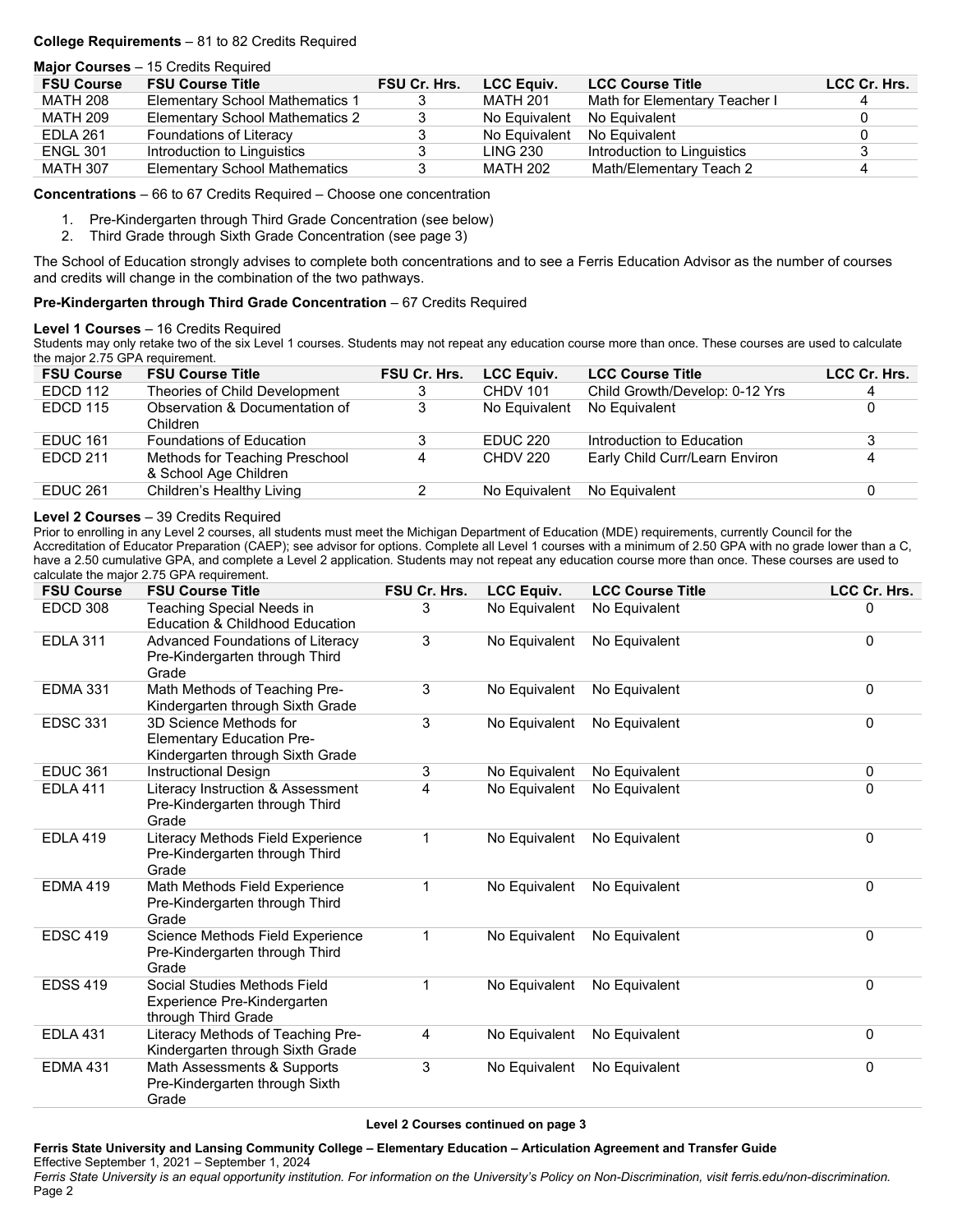| <b>FSU Course</b> | <b>FSU Course Title</b>        | FSU Cr. Hrs. | <b>LCC Equiv.</b> | <b>LCC Course Title</b> | LCC Cr. Hrs. |
|-------------------|--------------------------------|--------------|-------------------|-------------------------|--------------|
| <b>EDSC 431</b>   | Advanced 3D Science Methods of |              | No Equivalent     | No Equivalent           |              |
|                   | Teaching Pre-Kindergarten      |              |                   |                         |              |
|                   | through Sixth Grade            |              |                   |                         |              |
| <b>EDSS 431</b>   | Social Studies Methods of      |              | No Equivalent     | No Equivalent           |              |
|                   | Teaching Pre-Kindergarten      |              |                   |                         |              |
|                   | through Sixth Grade            |              |                   |                         |              |
| EDLA 461          | Language & Literacy Capstone   |              | No Equivalent     | No Equivalent           |              |
|                   |                                |              |                   |                         |              |

### **Level 3 Courses** – 12 Credits Required

Prior to enrolling in Level 3 courses, all students must pass the Michigan test for teacher certification in their subject area. Students must obtain the appropriate GPA for their major as established by each department. A 2.75 GPA is required in the professional education course sequence. A 2.50 cumulative GPA is also required before student teaching. Students may not repeat any education course more than once. These courses are used to calculate the major 2.75 GPA requirement.

|          | <b>FSU Course FSU Course Title</b> |                             | <b>FSU Cr. Hrs. LCC Equiv. LCC Course Title</b> | LCC Cr. Hrs. |
|----------|------------------------------------|-----------------------------|-------------------------------------------------|--------------|
| EDUC 499 | Student Teaching (Dept. Approval)  | No Equivalent No Equivalent |                                                 |              |

### **Third Grade Through Sixth Grade Concentration** – 66 Credits Required

### **Level 1 Courses** – 15 Credits Required

Students may only retake two of the six Level 1 courses. Students may not repeat any education course more than once. These courses are used to calculate the major 2.75 GPA requirement.

| <b>FSU Course</b> | <b>FSU Course Title</b>                    | <b>FSU Cr. Hrs.</b> | <b>LCC Equiv.</b> | <b>LCC Course Title</b>       | LCC Cr. Hrs. |
|-------------------|--------------------------------------------|---------------------|-------------------|-------------------------------|--------------|
| <b>EDCD 115</b>   | Observation & Documentation of<br>Children |                     | No Equivalent     | No Equivalent                 |              |
| <b>EDUC 161</b>   | <b>Foundations of Education</b>            |                     | <b>EDUC 220</b>   | Introduction to Education     |              |
| EDUC 251          | Human Growth Development                   |                     | <b>PSYC 221</b>   | Child Psychology              |              |
| <b>EDUC 261</b>   | Children's Healthy Living                  |                     | No Equivalent     | No Equivalent                 |              |
| <b>EDUC 289</b>   | Principles of Teaching & Learning          |                     | EDUC 204          | <b>Educational Psychology</b> |              |

### **Level 2 Courses** – 39 Credits Required

Prior to enrolling in any Level 2 courses, all students must meet the Michigan Department of Education (MDE) requirements, currently Council for the Accreditation of Educator Preparation (CAEP); see advisor for options. Complete all Level 1 courses with a minimum of 2.50 GPA with no grade lower than a C, have a 2.50 cumulative GPA, and complete a Level 2 application. Students may not repeat any education course more than once. These courses are used to calculate the major 2.75 GPA requirement.

| <b>EDLA 321</b><br>Advanced Foundations of Literacy<br>No Equivalent<br>3<br>No Equivlanet<br>0<br>Third Grade through Sixth Grade<br>3<br><b>EDMA 331</b><br>Math Methods for Teaching Pre-<br>No Equivalent<br>No Equivalent<br>0<br>Kindergarten through Sixth Grade<br>3<br><b>EDSC 331</b><br>0<br>3D Science Methods for<br>No Equivalent<br>No Equivalent<br><b>Elementary Education Pre-</b><br>Kindergarten through Sixth Grade<br><b>EDUC 361</b><br>3<br><b>Instructional Design</b><br>No Equivalent<br>0<br>No Equivalent<br>3<br>3<br><b>EDUC 415</b><br><b>EDUC 230</b><br><b>Teaching Special Needs</b><br>Intro to Special Education<br>Literacy Instruction and<br>4<br>No Equivalent<br>0<br><b>EDLA 421</b><br>No Equivalent<br>Assessment Third Grade through<br>Sixth Grade<br><b>EDLA 429</b><br>No Equivalent<br>No Equivalent<br>0<br>Literacy Methods Field Experience<br>$\mathbf 1$<br>Third Grade through Sixth Grade<br>Math Methods Field Experience<br>0<br><b>EDMA 429</b><br>1<br>No Equivalent<br>No Equivalent<br>Third Grade through Sixth Grade<br><b>EDSC 429</b><br>0<br>Science Methods Field Experience<br>No Equivalent<br>1<br>No Equivalent<br>Third Grade through Sixth Grade<br>Social Studies Methods Field<br><b>EDSS 429</b><br>$\mathbf 1$<br>0<br>No Equivalent<br>No Equivalent<br>Experience Third Grade through<br>Sixth Grade<br><b>EDLA 431</b><br>Literacy Methods of Teaching Pre-<br>No Equivalent<br>No Equivalent<br>0<br>4<br>Kindergarten through Sixth Grade<br>3<br>Math Assessments & Supports<br>No Equivalent<br>No Equivalent<br><b>EDMA 431</b><br>0<br>Pre-Kindergarten through Sixth<br>Grade<br><b>EDSC 431</b><br>Advanced 3D Science Methods of<br>3<br>0<br>No Equivalent<br>No Equivalent<br>Teaching Pre-Kindergarten<br>through Sixth Grade<br>3<br><b>EDSS 431</b><br>Social Studies Methods of<br>0<br>No Equivalent<br>No Equivalent<br>Teaching Pre-Kindergarten<br>through Sixth Grade<br><b>EDLA 461</b><br>3<br>Language & Literacy Capstone<br>No Equivalent<br>No Equivalent<br>0 | <b>FSU Course</b> | <b>FSU Course Title</b> | FSU Cr. Hrs. | <b>LCC Equiv.</b> | <b>LCC Course Title</b> | LCC Cr. Hrs. |
|----------------------------------------------------------------------------------------------------------------------------------------------------------------------------------------------------------------------------------------------------------------------------------------------------------------------------------------------------------------------------------------------------------------------------------------------------------------------------------------------------------------------------------------------------------------------------------------------------------------------------------------------------------------------------------------------------------------------------------------------------------------------------------------------------------------------------------------------------------------------------------------------------------------------------------------------------------------------------------------------------------------------------------------------------------------------------------------------------------------------------------------------------------------------------------------------------------------------------------------------------------------------------------------------------------------------------------------------------------------------------------------------------------------------------------------------------------------------------------------------------------------------------------------------------------------------------------------------------------------------------------------------------------------------------------------------------------------------------------------------------------------------------------------------------------------------------------------------------------------------------------------------------------------------------------------------------------------------------------------------------------------------------------------------------------------------------|-------------------|-------------------------|--------------|-------------------|-------------------------|--------------|
|                                                                                                                                                                                                                                                                                                                                                                                                                                                                                                                                                                                                                                                                                                                                                                                                                                                                                                                                                                                                                                                                                                                                                                                                                                                                                                                                                                                                                                                                                                                                                                                                                                                                                                                                                                                                                                                                                                                                                                                                                                                                            |                   |                         |              |                   |                         |              |
|                                                                                                                                                                                                                                                                                                                                                                                                                                                                                                                                                                                                                                                                                                                                                                                                                                                                                                                                                                                                                                                                                                                                                                                                                                                                                                                                                                                                                                                                                                                                                                                                                                                                                                                                                                                                                                                                                                                                                                                                                                                                            |                   |                         |              |                   |                         |              |
|                                                                                                                                                                                                                                                                                                                                                                                                                                                                                                                                                                                                                                                                                                                                                                                                                                                                                                                                                                                                                                                                                                                                                                                                                                                                                                                                                                                                                                                                                                                                                                                                                                                                                                                                                                                                                                                                                                                                                                                                                                                                            |                   |                         |              |                   |                         |              |
|                                                                                                                                                                                                                                                                                                                                                                                                                                                                                                                                                                                                                                                                                                                                                                                                                                                                                                                                                                                                                                                                                                                                                                                                                                                                                                                                                                                                                                                                                                                                                                                                                                                                                                                                                                                                                                                                                                                                                                                                                                                                            |                   |                         |              |                   |                         |              |
|                                                                                                                                                                                                                                                                                                                                                                                                                                                                                                                                                                                                                                                                                                                                                                                                                                                                                                                                                                                                                                                                                                                                                                                                                                                                                                                                                                                                                                                                                                                                                                                                                                                                                                                                                                                                                                                                                                                                                                                                                                                                            |                   |                         |              |                   |                         |              |
|                                                                                                                                                                                                                                                                                                                                                                                                                                                                                                                                                                                                                                                                                                                                                                                                                                                                                                                                                                                                                                                                                                                                                                                                                                                                                                                                                                                                                                                                                                                                                                                                                                                                                                                                                                                                                                                                                                                                                                                                                                                                            |                   |                         |              |                   |                         |              |
|                                                                                                                                                                                                                                                                                                                                                                                                                                                                                                                                                                                                                                                                                                                                                                                                                                                                                                                                                                                                                                                                                                                                                                                                                                                                                                                                                                                                                                                                                                                                                                                                                                                                                                                                                                                                                                                                                                                                                                                                                                                                            |                   |                         |              |                   |                         |              |
|                                                                                                                                                                                                                                                                                                                                                                                                                                                                                                                                                                                                                                                                                                                                                                                                                                                                                                                                                                                                                                                                                                                                                                                                                                                                                                                                                                                                                                                                                                                                                                                                                                                                                                                                                                                                                                                                                                                                                                                                                                                                            |                   |                         |              |                   |                         |              |
|                                                                                                                                                                                                                                                                                                                                                                                                                                                                                                                                                                                                                                                                                                                                                                                                                                                                                                                                                                                                                                                                                                                                                                                                                                                                                                                                                                                                                                                                                                                                                                                                                                                                                                                                                                                                                                                                                                                                                                                                                                                                            |                   |                         |              |                   |                         |              |
|                                                                                                                                                                                                                                                                                                                                                                                                                                                                                                                                                                                                                                                                                                                                                                                                                                                                                                                                                                                                                                                                                                                                                                                                                                                                                                                                                                                                                                                                                                                                                                                                                                                                                                                                                                                                                                                                                                                                                                                                                                                                            |                   |                         |              |                   |                         |              |
|                                                                                                                                                                                                                                                                                                                                                                                                                                                                                                                                                                                                                                                                                                                                                                                                                                                                                                                                                                                                                                                                                                                                                                                                                                                                                                                                                                                                                                                                                                                                                                                                                                                                                                                                                                                                                                                                                                                                                                                                                                                                            |                   |                         |              |                   |                         |              |
|                                                                                                                                                                                                                                                                                                                                                                                                                                                                                                                                                                                                                                                                                                                                                                                                                                                                                                                                                                                                                                                                                                                                                                                                                                                                                                                                                                                                                                                                                                                                                                                                                                                                                                                                                                                                                                                                                                                                                                                                                                                                            |                   |                         |              |                   |                         |              |
|                                                                                                                                                                                                                                                                                                                                                                                                                                                                                                                                                                                                                                                                                                                                                                                                                                                                                                                                                                                                                                                                                                                                                                                                                                                                                                                                                                                                                                                                                                                                                                                                                                                                                                                                                                                                                                                                                                                                                                                                                                                                            |                   |                         |              |                   |                         |              |
|                                                                                                                                                                                                                                                                                                                                                                                                                                                                                                                                                                                                                                                                                                                                                                                                                                                                                                                                                                                                                                                                                                                                                                                                                                                                                                                                                                                                                                                                                                                                                                                                                                                                                                                                                                                                                                                                                                                                                                                                                                                                            |                   |                         |              |                   |                         |              |
|                                                                                                                                                                                                                                                                                                                                                                                                                                                                                                                                                                                                                                                                                                                                                                                                                                                                                                                                                                                                                                                                                                                                                                                                                                                                                                                                                                                                                                                                                                                                                                                                                                                                                                                                                                                                                                                                                                                                                                                                                                                                            |                   |                         |              |                   |                         |              |

**Ferris State University and Lansing Community College – Elementary Education – Articulation Agreement and Transfer Guide**

Effective September 1, 2021 – September 1, 2024

*Ferris State University is an equal opportunity institution. For information on the University's Policy on Non-Discrimination, visit ferris.edu/non-discrimination.* Page 3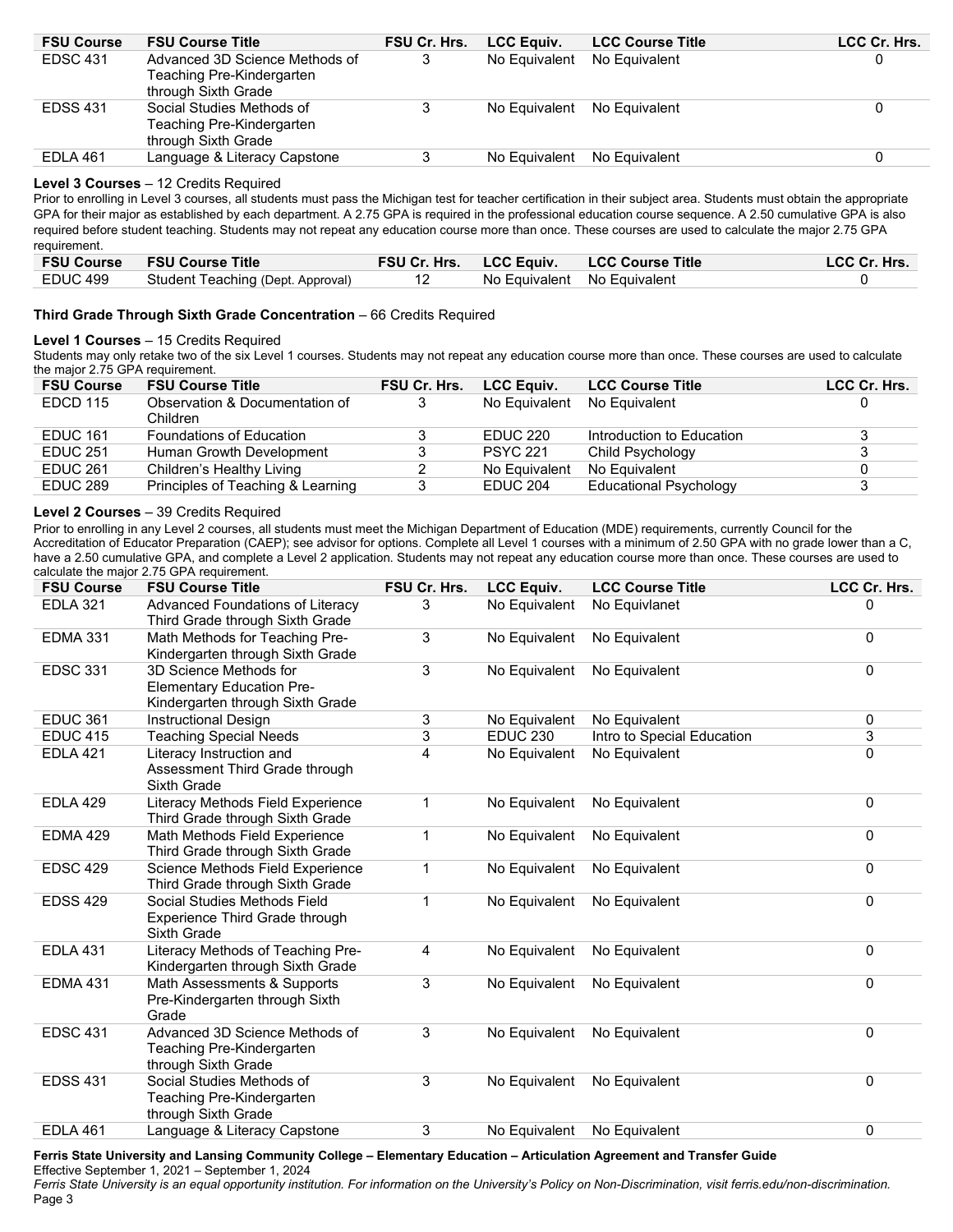## **Level 3 Courses** – 12 Credits Required

Prior to enrolling in Level 3 courses, all students must pass the Michigan test for teacher certification in their subject area. Students must obtain the appropriate GPA for their major as established by each department. A 2.75 GPA is required in the professional education course sequence. A 2.50 cumulative GPA is also required before student teaching. Students may not repeat any education course more than once. These courses are used to calculate the major 2.75 GPA requirement.

|          | <b>FSU Course FSU Course Title</b> |                             | FSU Cr. Hrs. LCC Equiv. LCC Course Title | <b>LCC Cr. Hrs.</b> |
|----------|------------------------------------|-----------------------------|------------------------------------------|---------------------|
| EDUC 499 | Student Teaching (Dept. Approval)  | No Equivalent No Equivalent |                                          |                     |

### **Total Credits Required for Degree 137 - 139**

# Program Contact Information:

# **Main Campus, Big Rapids**

College of Arts, Sciences, and Education (231) 591-3642 [| soe@ferris.edu](mailto:soe@ferris.edu) | [www.ferris.edu/cas](http://www.ferris.edu/cas) **Ferris Statewide – Lansing** (517) 282-5384 | [FerrisLC@ferris.edu](mailto:FerrisLC@ferris.edu) | [www.ferris.edu/statewide](http://www.ferris.edu/statewide) | [Financial Aid Consortium Eligible](https://www.ferris.edu/admissions/financialaid/consortiumarrangements.htm)

*Select courses may be delivered online and/or in a mixed delivery format (i.e. a mix of online and face-to-face instruction at the Ferris Main Campus or at an off-campus location).*

# **General Admission Criteria**

### **Transfer Students – Degree Completion at the Community College**

- Applicant must have at least 30 transferable credits and a minimum 2.50 cumulative GPA.
- All transferable courses must be a "C" grade or higher
- The following courses must be completed prior to admission (Lansing Community College equivalent in parenthesis): ENGL 150 (ENGL 121 or 131), ENGL 250 (ENGL 122), COMM 121 (COMM 130), and MATH 114 (MATH 119), 115 (MATH 120) or 117 (MATH 119).

### **Transfer Students – Degree Completion at Main Campus, Big Rapids**

- Applicant must have at least 12 transferable credits and a minimum 2.50 cumulative GPA.
- All transferable courses must be a "C" grade or higher
- It is highly recommended that the following Ferris equivalency courses be completed prior to admission: ENGL 150 and MATH 114, 115 or 117.

New Student Admission Requirements for incoming freshman refer to the Ferris Catalog [www.ferris.edu/catalog.](http://www.ferris.edu/catalog)

### **Steps to Apply**

- 1. Complete a free application at [www.ferris.edu/apply.](http://www.ferris.edu/apply)
- 2. Submit Official transcripts from every school attended to:
	- Ferris State University Admissions Office, 1201 S. State St, CSS 201, Big Rapids, MI 49307
		- [Transfer@ferris.edu](mailto:Transfer@ferris.edu)
- 3. Submit Test Scores (if required)
	- ACT Scores; go to [www.act.org.](http://www.act.org/) Ferris State University School Code: 1994
	- SAT, CLEP and AP Scores; go to [www.collegeboard.org.](http://www.collegeboard.org/) Ferris State University School Code: 1222

### **Advising Notes**

It is recommended that potential applicants meet with an advisor to review the degree, course schedule, and have any questions answered prior to completing an application. Students who are completing the MTA may have different general education course requirements for the particular degree selected. Meeting with a Ferris advisor prior to the selection of general education or elective course work may reduce the chance of completing a course that will not apply toward the selected degree. Once admitted, students must continue to meet with an advisor as they work toward graduation.

### **Transfer Student Orientation**

All new students to Ferris State University are required to complete an orientation.

### **Reverse Transfer Agreement**

Lansing Community College and Ferris have entered into a partnership in order to work collaboratively and creatively to increase student completion of associate and bachelor's degrees. The partners work together to provide a seamless transfer experience and increase student retention and completion at both Lansing Community College and Ferris.